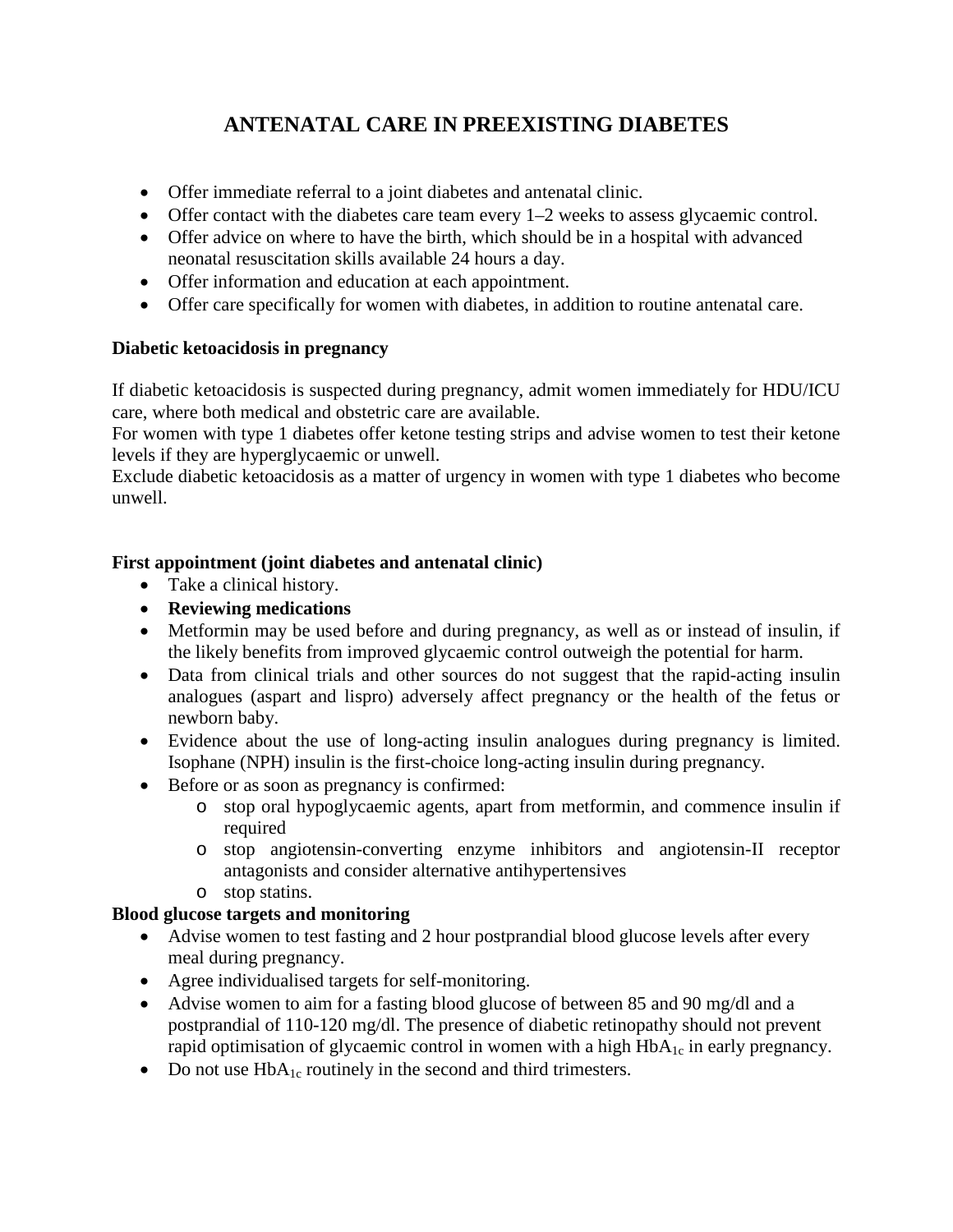### **Additional care for women taking insulin**

- Offer concentrated oral glucose solution to all women taking insulin.
- Offer glucagon to women with type 1 diabetes.
- Offer insulin pump therapy if glycaemic control using multiple injections is not adequate and the woman experiences significant disabling hypoglycaemia.
- Advise women to test their blood glucose before going to bed at night.
- Advise on the risks of hypoglycaemia and hypoglycaemia unawareness, especially in the first trimester.
- Advise women and their partners or family members on the use of oral glucose solutions and glucagon for hypoglycaemia.

### **Retinal assessment for women with pre-existing diabetes**

Retinal assessment should be carried out by an ophthalmologist.

### **Renal assessment for women with pre-existing diabetes**

- Offer renal assessment at the first contact in pregnancy if it has not been performed in the past 12 months.
- Consider referral to a nephrologist if serum creatinine is abnormal  $(>2.2 \text{ mg/dl})$  or there is  $>2+$  of proteinuria)
- Consider thromboprophylaxis if proteinuria is above 5 g/day.
- Do not offer eGFR during pregnancy.

### **Monitoring and screening fetal development**

- Offer individualised monitoring of fetal wellbeing to women at risk of intrauterine growth restriction (those with macrovascular disease or nephropathy).
- Do not offer tests of fetal wellbeing before 38 weeks, unless there is a risk of intrauterine growth restriction.
- Metformin is used in our clinical practice in the management of diabetes in pregnancy and lactation. There is strong evidence for its effectiveness and safety. Informed consent on the use of metformin in these situations should be obtained and documented.

#### **Booking appointment**

- Confirm viability of pregnancy and gestational age at 7–9 weeks.
- At the booking appointment (ideally by 10 weeks), discuss information, education and advice about how diabetes will affect pregnancy, birth and early parenting (such as breastfeeding and initial care of the baby).

### **Monitoring and screening fetal development**

- Offer individualised monitoring of fetal wellbeing to women at risk of intrauterine growth restriction (those with macrovascular disease or nephropathy).
- Do not offer tests of fetal wellbeing before 38 weeks, unless there is a risk of intrauterine growth restriction.

#### **Antenatal care from 16 to 28 weeks**